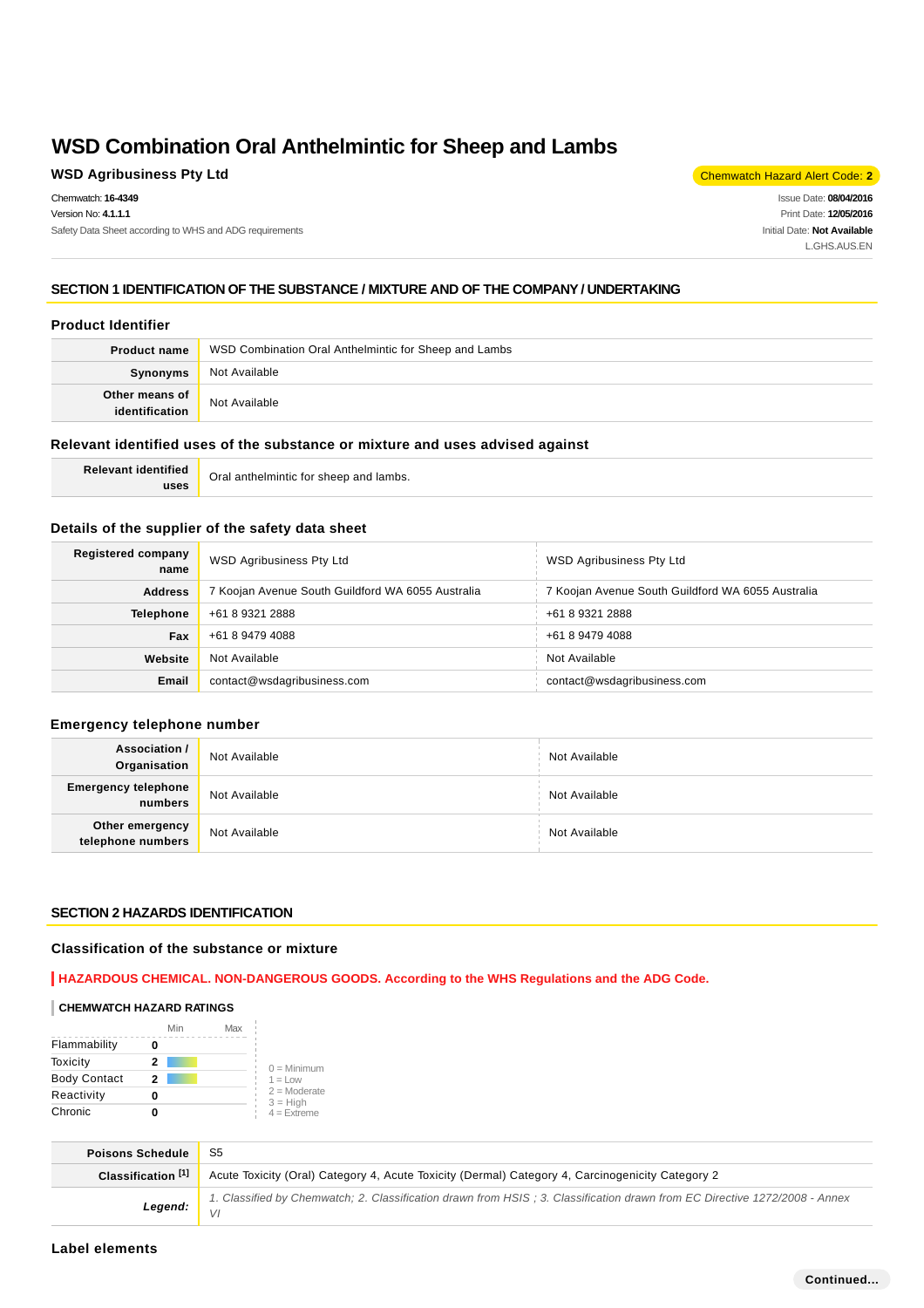### **WSD Combination Oral Anthelmintic for Sheep and Lambs**

|--|

### **Hazard statement(s)**

| H302 | Harmful if swallowed.         |
|------|-------------------------------|
| H312 | Harmful in contact with skin. |
| H351 | Suspected of causing cancer.  |

### **Precautionary statement(s) Prevention**

**SIGNAL WORD WARNING**

| P <sub>201</sub> | Obtain special instructions before use.                                    |
|------------------|----------------------------------------------------------------------------|
| P281             | Use personal protective equipment as required.                             |
| P270             | Do not eat, drink or smoke when using this product.                        |
| P280             | Wear protective gloves/protective clothing/eye protection/face protection. |

### **Precautionary statement(s) Response**

| P308+P313 | IF exposed or concerned: Get medical advice/attention.                     |  |
|-----------|----------------------------------------------------------------------------|--|
| P363      | Wash contaminated clothing before reuse.                                   |  |
| P301+P312 | IF SWALLOWED: Call a POISON CENTER or doctor/physician if you feel unwell. |  |
| P302+P352 | IF ON SKIN: Wash with plenty of soap and water.                            |  |
| P330      | Rinse mouth.                                                               |  |

## **Precautionary statement(s) Storage**

**P405** Store locked up.

### **Precautionary statement(s) Disposal**

**P501** Dispose of contents/container in accordance with local regulations.

## **SECTION 3 COMPOSITION / INFORMATION ON INGREDIENTS**

### **Substances**

See section below for composition of Mixtures

#### **Mixtures**

| <b>CAS No</b> | %[weight] | <b>Name</b>                                |
|---------------|-----------|--------------------------------------------|
| 16595-80-5    | 4.7       | levamisole hydrochloride                   |
| 43210-67-9    | 2.5       | fenbendazole                               |
| Not Available | $10 - 30$ | Ingredients determined not to be hazardous |
| 7732-18-5     | >60       | water                                      |

## **SECTION 4 FIRST AID MEASURES**

## **Description of first aid measures**

| <b>Eye Contact</b>  | If this product comes in contact with the eyes:<br>• Wash out immediately with fresh running water.<br>Ensure complete irrigation of the eye by keeping eyelids apart and away from eye and moving the eyelids by occasionally<br>lifting the upper and lower lids.<br>► Seek medical attention without delay; if pain persists or recurs seek medical attention.<br>► Removal of contact lenses after an eye injury should only be undertaken by skilled personnel. |  |
|---------------------|----------------------------------------------------------------------------------------------------------------------------------------------------------------------------------------------------------------------------------------------------------------------------------------------------------------------------------------------------------------------------------------------------------------------------------------------------------------------|--|
| <b>Skin Contact</b> | If skin contact occurs:<br>Immediately remove all contaminated clothing, including footwear.<br>Flush skin and hair with running water (and soap if available).<br>▶ Seek medical attention in event of irritation.                                                                                                                                                                                                                                                  |  |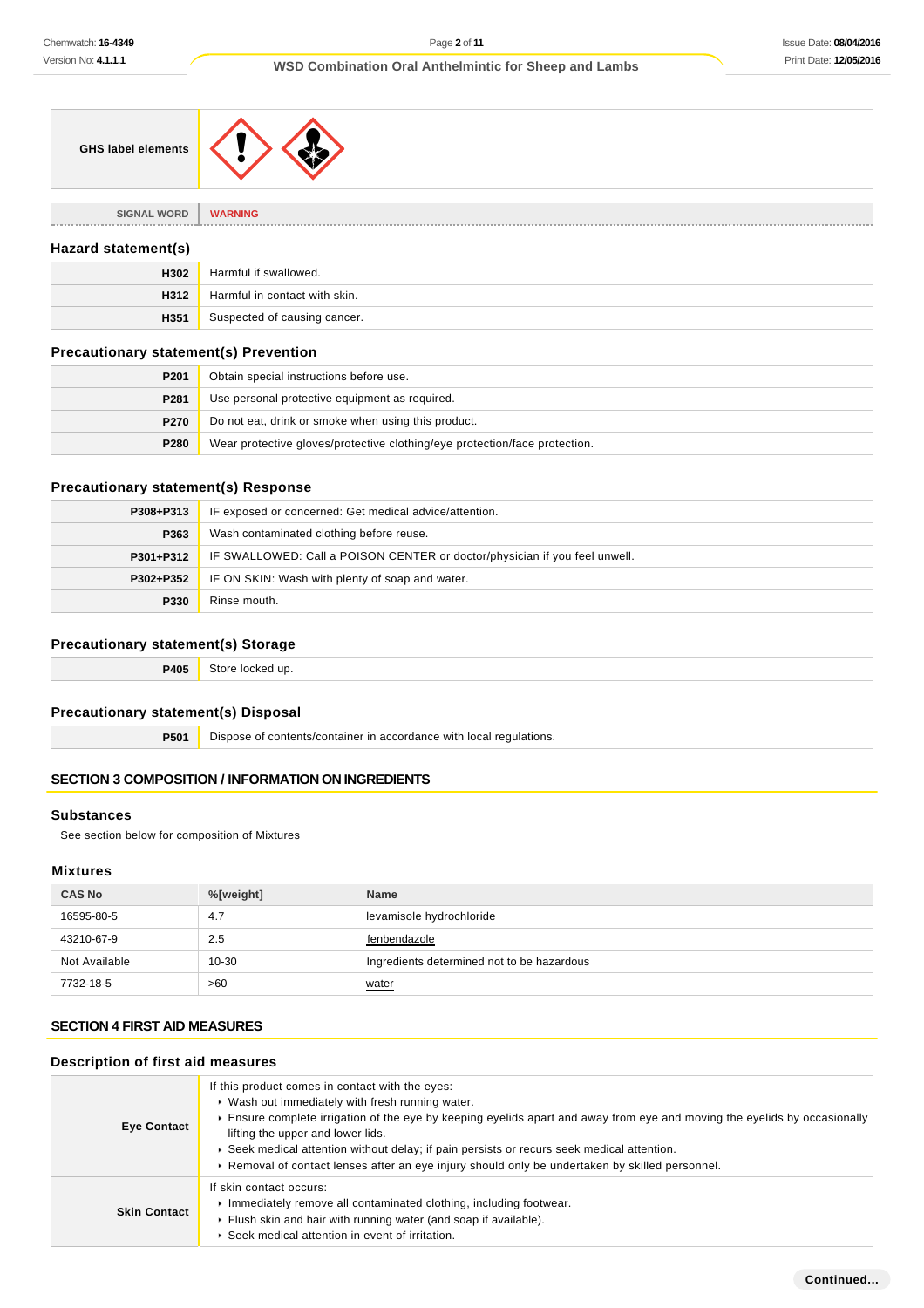**Inhalation** If fumes or combustion products are inhaled remove from contaminated area. **Lay patient down. Keep warm and rested.** Prostheses such as false teeth, which may block airway, should be removed, where possible, prior to initiating first aid procedures. Apply artificial respiration if not breathing, preferably with a demand valve resuscitator, bag-valve mask device, or pocket mask as trained. Perform CPR if necessary. ▶ Transport to hospital, or doctor. **Ingestion IF SWALLOWED, REFER FOR MEDICAL ATTENTION, WHERE POSSIBLE, WITHOUT DELAY.** For advice, contact a Poisons Information Centre or a doctor. **I** Urgent hospital treatment is likely to be needed. In the mean time, qualified first-aid personnel should treat the patient following observation and employing supportive measures as indicated by the patient's condition. If the services of a medical officer or medical doctor are readily available, the patient should be placed in his/her care and a copy of the SDS should be provided. Further action will be the responsibility of the medical specialist. If medical attention is not available on the worksite or surroundings send the patient to a hospital together with a copy of the SDS. **Where medical attention is not immediately available or where the patient is more than 15 minutes from a hospital or unless instructed otherwise: INDUCE** vomiting with fingers down the back of the throat, **ONLY IF CONSCIOUS**. Lean patient forward or place on left side (head-down position, if possible) to maintain open airway and prevent aspiration. **NOTE:** Wear a protective glove when inducing vomiting by mechanical means.

### **Indication of any immediate medical attention and special treatment needed**

As in all cases of suspected poisoning, follow the ABCDEs of emergency medicine (airway, breathing, circulation, disability, exposure), then the ABCDEs of toxicology (antidotes, basics, change absorption, change distribution, change elimination). For poisons (where specific treatment regime is absent):

--------------------------------------------------------------

--------------------------------------------------------------

--------------------------------------------------------------

#### BASIC TREATMENT

- Establish a patent airway with suction where necessary.
- Watch for signs of respiratory insufficiency and assist ventilation as necessary.
- Administer oxygen by non-rebreather mask at 10 to 15 L/min.
- Monitor and treat, where necessary, for pulmonary oedema.
- Monitor and treat, where necessary, for shock.
- Anticipate seizures.
- **DO NOT** use emetics. Where ingestion is suspected rinse mouth and give up to 200 ml water (5 ml/kg recommended) for dilution where patient is able to swallow, has a strong gag reflex and does not drool.

#### ADVANCED TREATMENT

- -------------------------------------------------------------- Consider orotracheal or nasotracheal intubation for airway control in unconscious patient or where respiratory arrest has occurred.
- Positive-pressure ventilation using a bag-valve mask might be of use.
- Monitor and treat, where necessary, for arrhythmias.
- Start an IV D5W TKO. If signs of hypovolaemia are present use lactated Ringers solution. Fluid overload might create complications.
- **Drug therapy should be considered for pulmonary oedema.**
- Hypotension with signs of hypovolaemia requires the cautious administration of fluids. Fluid overload might create complications.
- **Treat seizures with diazepam.**
- Proparacaine hydrochloride should be used to assist eye irrigation.
- BRONSTEIN, A.C. and CURRANCE, P.L.

EMERGENCY CARE FOR HAZARDOUS MATERIALS EXPOSURE: 2nd Ed. 1994 Treat symptomatically.

### **SECTION 5 FIREFIGHTING MEASURES**

#### **Extinguishing media**

The product contains a substantial proportion of water, therefore there are no restrictions on the type of extinguishing media which may be used. Choice of extinguishing media should take into account surrounding areas.

Though the material is non-combustible, evaporation of water from the mixture, caused by the heat of nearby fire, may produce floating layers of combustible substances.

In such an event consider:

- $\cdot$  foam.
- 
- dry chemical powder. carbon dioxide.

#### **Special hazards arising from the substrate or mixture**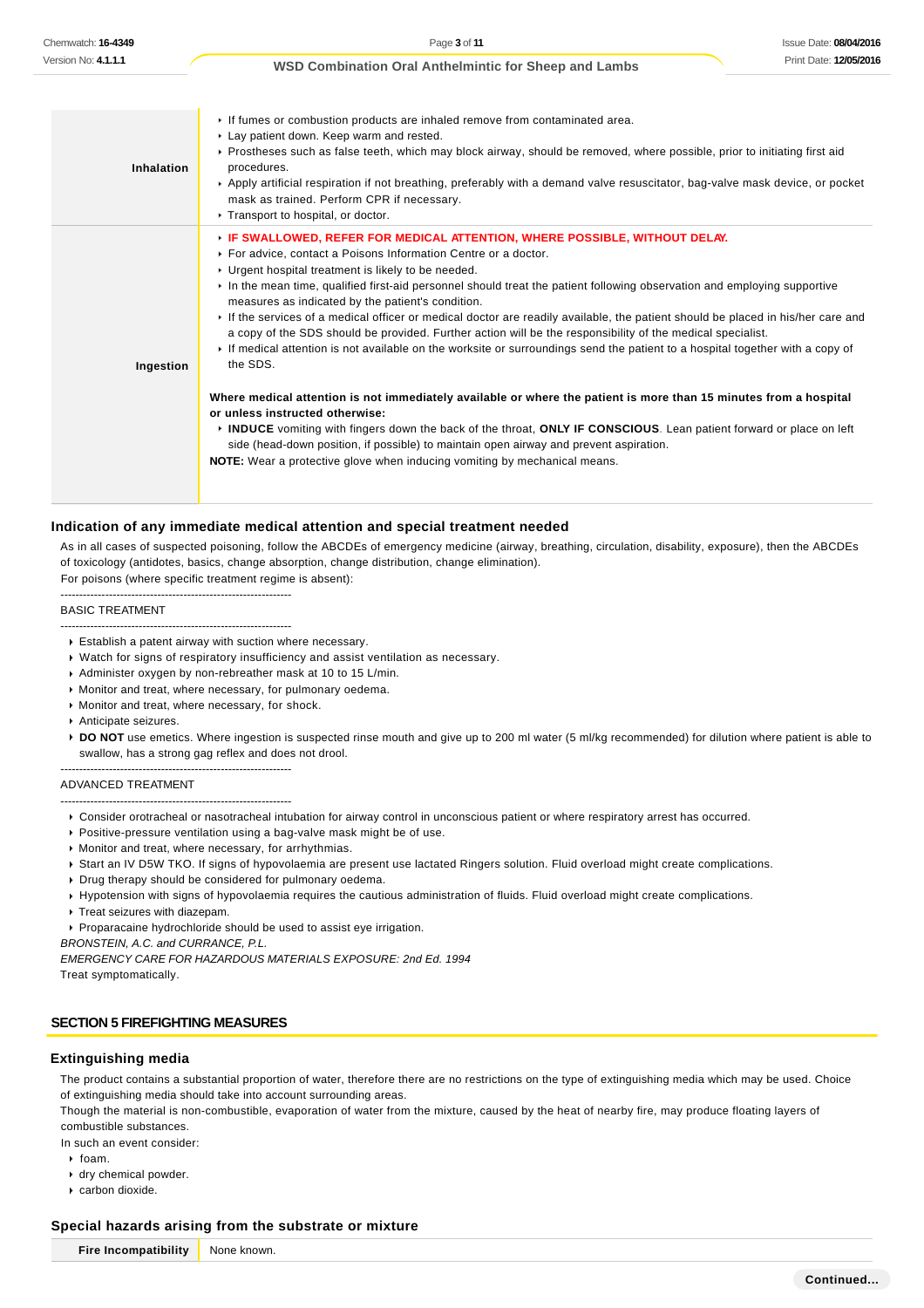## **Advice for firefighters**

| <b>Fire Fighting</b>         | Alert Fire Brigade and tell them location and nature of hazard.<br>$\triangleright$ Wear breathing apparatus plus protective gloves in the event of a fire.<br>► Prevent, by any means available, spillage from entering drains or water courses.<br>► Use fire fighting procedures suitable for surrounding area.<br>DO NOT approach containers suspected to be hot.<br>$\triangleright$ Cool fire exposed containers with water spray from a protected location.<br>If safe to do so, remove containers from path of fire.<br>Equipment should be thoroughly decontaminated after use.                                                                                                 |
|------------------------------|------------------------------------------------------------------------------------------------------------------------------------------------------------------------------------------------------------------------------------------------------------------------------------------------------------------------------------------------------------------------------------------------------------------------------------------------------------------------------------------------------------------------------------------------------------------------------------------------------------------------------------------------------------------------------------------|
| <b>Fire/Explosion Hazard</b> | The material is not readily combustible under normal conditions.<br>► However, it will break down under fire conditions and the organic component may burn.<br>Not considered to be a significant fire risk.<br>► Heat may cause expansion or decomposition with violent rupture of containers.<br>$\triangleright$ Decomposes on heating and may produce toxic fumes of carbon monoxide (CO).<br>▶ May emit acrid smoke.<br>Decomposes on heating and produces toxic fumes of; carbon dioxide (CO2) nitrogen oxides (NOx) sulfur oxides (SOx)<br>sulfur dioxide (SO2) other pyrolysis products typical of burning organic materialMay emit poisonous fumes.May emit<br>corrosive fumes. |

## **SECTION 6 ACCIDENTAL RELEASE MEASURES**

### **Personal precautions, protective equipment and emergency procedures**

| <b>Minor Spills</b> | Clean up all spills immediately.<br>Avoid breathing vapours and contact with skin and eyes.<br>$\triangleright$ Control personal contact with the substance, by using protective equipment.<br>► Contain and absorb spill with sand, earth, inert material or vermiculite.<br>$\triangleright$ Wipe up.<br>• Place in a suitable, labelled container for waste disposal.                                                                                                                                                                                                                                                                                                                                                                                                                                                                                          |
|---------------------|-------------------------------------------------------------------------------------------------------------------------------------------------------------------------------------------------------------------------------------------------------------------------------------------------------------------------------------------------------------------------------------------------------------------------------------------------------------------------------------------------------------------------------------------------------------------------------------------------------------------------------------------------------------------------------------------------------------------------------------------------------------------------------------------------------------------------------------------------------------------|
| <b>Major Spills</b> | Moderate hazard.<br>▶ Clear area of personnel and move upwind.<br>Alert Fire Brigade and tell them location and nature of hazard.<br>▶ Wear breathing apparatus plus protective gloves.<br>► Prevent, by any means available, spillage from entering drains or water course.<br>▶ Stop leak if safe to do so.<br>• Contain spill with sand, earth or vermiculite.<br>• Collect recoverable product into labelled containers for recycling.<br>$\triangleright$ Neutralise/decontaminate residue (see Section 13 for specific agent).<br>► Collect solid residues and seal in labelled drums for disposal.<br>▶ Wash area and prevent runoff into drains.<br>After clean up operations, decontaminate and launder all protective clothing and equipment before storing and re-using.<br>If contamination of drains or waterways occurs, advise emergency services. |

Personal Protective Equipment advice is contained in Section 8 of the SDS.

### **SECTION 7 HANDLING AND STORAGE**

### **Precautions for safe handling**

|               | • DO NOT allow clothing wet with material to stay in contact with skin<br>Avoid all personal contact, including inhalation.<br>• Wear protective clothing when risk of exposure occurs.<br>▶ Use in a well-ventilated area.<br>▶ Prevent concentration in hollows and sumps.                                                                                                                                                                                                                                                                                               |
|---------------|----------------------------------------------------------------------------------------------------------------------------------------------------------------------------------------------------------------------------------------------------------------------------------------------------------------------------------------------------------------------------------------------------------------------------------------------------------------------------------------------------------------------------------------------------------------------------|
|               | DO NOT enter confined spaces until atmosphere has been checked.<br>DO NOT allow material to contact humans, exposed food or food utensils.<br>Avoid contact with incompatible materials.                                                                                                                                                                                                                                                                                                                                                                                   |
| Safe handling | When handling, DO NOT eat, drink or smoke.<br>▶ Keep containers securely sealed when not in use.<br>Avoid physical damage to containers.<br>Always wash hands with soap and water after handling.<br>► Work clothes should be laundered separately. Launder contaminated clothing before re-use.<br>Use good occupational work practice.<br>► Observe manufacturer's storage and handling recommendations contained within this SDS.<br>Atmosphere should be regularly checked against established exposure standards to ensure safe working conditions are<br>maintained. |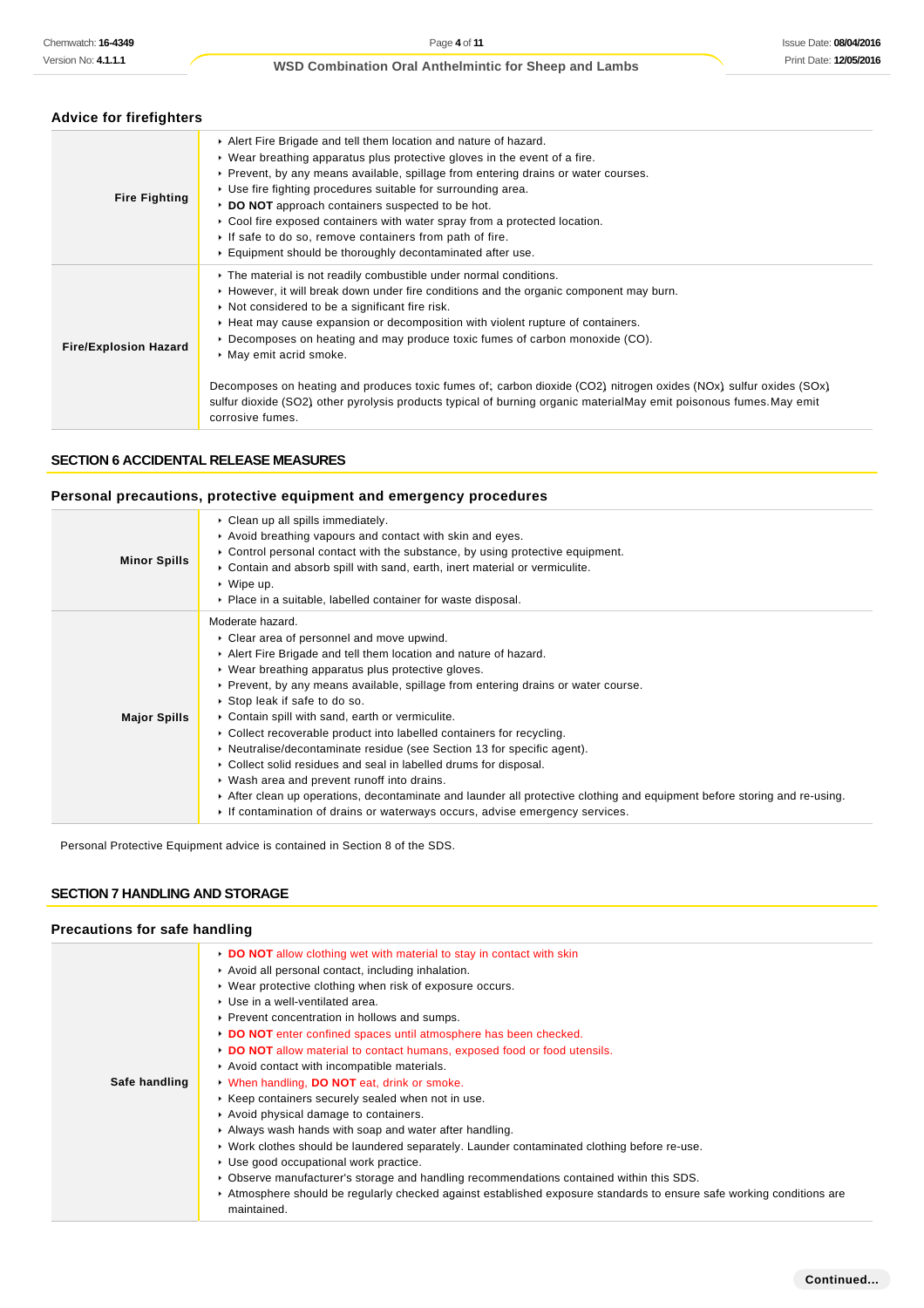| <b>Other information</b> | Store in original containers.<br>▶ Keep containers securely sealed.<br>▶ No smoking, naked lights or ignition sources.<br>Store in a cool, dry, well-ventilated area.<br>Store away from incompatible materials and foodstuff containers.<br>► Protect containers against physical damage and check regularly for leaks.<br>▶ Observe manufacturer's storage and handling recommendations contained within this SDS.<br>Store below 30 deg. C. |
|--------------------------|------------------------------------------------------------------------------------------------------------------------------------------------------------------------------------------------------------------------------------------------------------------------------------------------------------------------------------------------------------------------------------------------------------------------------------------------|
|--------------------------|------------------------------------------------------------------------------------------------------------------------------------------------------------------------------------------------------------------------------------------------------------------------------------------------------------------------------------------------------------------------------------------------------------------------------------------------|

## **Conditions for safe storage, including any incompatibilities**

| Suitable container         | • Polyethylene or polypropylene container.<br>▶ Packing as recommended by manufacturer.<br>• Check all containers are clearly labelled and free from leaks. |
|----------------------------|-------------------------------------------------------------------------------------------------------------------------------------------------------------|
| Storage<br>incompatibility | None known                                                                                                                                                  |

## **SECTION 8 EXPOSURE CONTROLS / PERSONAL PROTECTION**

### **Control parameters**

## **OCCUPATIONAL EXPOSURE LIMITS (OEL)**

### **INGREDIENT DATA**

Not Available

### **EMERGENCY LIMITS**

| Ingredient                                                         | <b>Material name</b> | TEEL-1        | TEEL-2              | TEEL-3        |
|--------------------------------------------------------------------|----------------------|---------------|---------------------|---------------|
| <b>WSD Combination Oral</b><br>Anthelmintic for Sheep<br>and Lambs | Not Available        | Not Available | Not Available       | Not Available |
|                                                                    |                      |               |                     |               |
| Ingredient                                                         | <b>Original IDLH</b> |               | <b>Revised IDLH</b> |               |
| levamisole<br>hydrochloride                                        | Not Available        |               | Not Available       |               |
| fenbendazole                                                       | Not Available        |               | Not Available       |               |
| Ingredients determined<br>not to be hazardous                      | Not Available        |               | Not Available       |               |
| water                                                              | Not Available        |               | Not Available       |               |

### **MATERIAL DATA**

### **Exposure controls**

| Appropriate<br>engineering controls | Engineering controls are used to remove a hazard or place a barrier between the worker and the hazard. Well-designed<br>engineering controls can be highly effective in protecting workers and will typically be independent of worker interactions to<br>provide this high level of protection.<br>The basic types of engineering controls are:<br>Process controls which involve changing the way a job activity or process is done to reduce the risk.<br>Enclosure and/or isolation of emission source which keeps a selected hazard "physically" away from the worker and<br>ventilation that strategically "adds" and "removes" air in the work environment. Ventilation can remove or dilute an air<br>contaminant if designed properly. The design of a ventilation system must match the particular process and chemical or<br>contaminant in use.<br>Employers may need to use multiple types of controls to prevent employee overexposure.<br>Local exhaust ventilation usually required. If risk of overexposure exists, wear approved respirator. Correct fit is essential to<br>obtain adequate protection. Supplied-air type respirator may be required in special circumstances. Correct fit is essential to<br>ensure adequate protection.<br>An approved self contained breathing apparatus (SCBA) may be required in some situations.<br>Provide adequate ventilation in warehouse or closed storage area. Air contaminants generated in the workplace possess<br>varying "escape" velocities which, in turn, determine the "capture velocities" of fresh circulating air required to effectively<br>remove the contaminant. |                                        |
|-------------------------------------|-------------------------------------------------------------------------------------------------------------------------------------------------------------------------------------------------------------------------------------------------------------------------------------------------------------------------------------------------------------------------------------------------------------------------------------------------------------------------------------------------------------------------------------------------------------------------------------------------------------------------------------------------------------------------------------------------------------------------------------------------------------------------------------------------------------------------------------------------------------------------------------------------------------------------------------------------------------------------------------------------------------------------------------------------------------------------------------------------------------------------------------------------------------------------------------------------------------------------------------------------------------------------------------------------------------------------------------------------------------------------------------------------------------------------------------------------------------------------------------------------------------------------------------------------------------------------------------------------------------------------------------------------|----------------------------------------|
|                                     | Type of Contaminant:                                                                                                                                                                                                                                                                                                                                                                                                                                                                                                                                                                                                                                                                                                                                                                                                                                                                                                                                                                                                                                                                                                                                                                                                                                                                                                                                                                                                                                                                                                                                                                                                                            | Air Speed:                             |
|                                     | solvent, vapours, degreasing etc., evaporating from tank (in still air).                                                                                                                                                                                                                                                                                                                                                                                                                                                                                                                                                                                                                                                                                                                                                                                                                                                                                                                                                                                                                                                                                                                                                                                                                                                                                                                                                                                                                                                                                                                                                                        | $0.25 - 0.5$ m/s<br>$(50-100)$ f/min.) |
|                                     | aerosols, fumes from pouring operations, intermittent container filling, low speed conveyer transfers,<br>welding, spray drift, plating acid fumes, pickling (released at low velocity into zone of active                                                                                                                                                                                                                                                                                                                                                                                                                                                                                                                                                                                                                                                                                                                                                                                                                                                                                                                                                                                                                                                                                                                                                                                                                                                                                                                                                                                                                                      | $0.5 - 1$ m/s<br>(100-200 f/min.)      |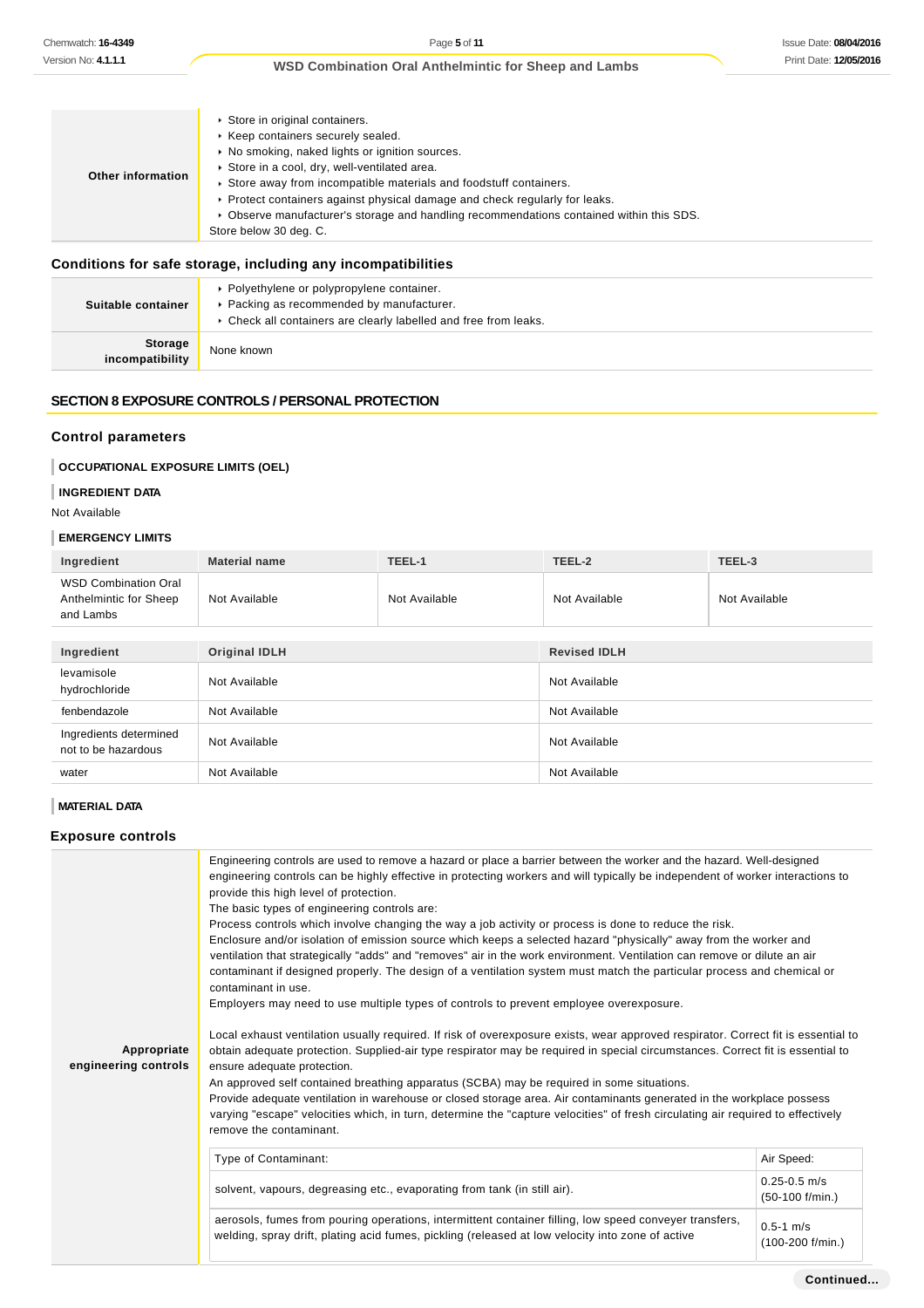|                            | generation)                                                                                                                                                                                                                                                                                                                                                                                                                                                                                                                                                                                                                                                                                                                                                                                                                                                                                                                                                                                                                                                                                                                                                                                                                                                                                                                                                                                                                                                                                                                                                                                                                                                                                                                                                                                                                                                                                                                                                                                                                                                                                                                            |                                   |  |
|----------------------------|----------------------------------------------------------------------------------------------------------------------------------------------------------------------------------------------------------------------------------------------------------------------------------------------------------------------------------------------------------------------------------------------------------------------------------------------------------------------------------------------------------------------------------------------------------------------------------------------------------------------------------------------------------------------------------------------------------------------------------------------------------------------------------------------------------------------------------------------------------------------------------------------------------------------------------------------------------------------------------------------------------------------------------------------------------------------------------------------------------------------------------------------------------------------------------------------------------------------------------------------------------------------------------------------------------------------------------------------------------------------------------------------------------------------------------------------------------------------------------------------------------------------------------------------------------------------------------------------------------------------------------------------------------------------------------------------------------------------------------------------------------------------------------------------------------------------------------------------------------------------------------------------------------------------------------------------------------------------------------------------------------------------------------------------------------------------------------------------------------------------------------------|-----------------------------------|--|
|                            | direct spray, spray painting in shallow booths, drum filling, conveyer loading, crusher dusts, gas<br>discharge (active generation into zone of rapid air motion)                                                                                                                                                                                                                                                                                                                                                                                                                                                                                                                                                                                                                                                                                                                                                                                                                                                                                                                                                                                                                                                                                                                                                                                                                                                                                                                                                                                                                                                                                                                                                                                                                                                                                                                                                                                                                                                                                                                                                                      | $1 - 2.5$ m/s<br>(200-500 f/min.) |  |
|                            | grinding, abrasive blasting, tumbling, high speed wheel generated dusts (released at high initial velocity<br>$2.5 - 10$ m/s<br>into zone of very high rapid air motion).<br>(500-2000 f/min.)                                                                                                                                                                                                                                                                                                                                                                                                                                                                                                                                                                                                                                                                                                                                                                                                                                                                                                                                                                                                                                                                                                                                                                                                                                                                                                                                                                                                                                                                                                                                                                                                                                                                                                                                                                                                                                                                                                                                         |                                   |  |
|                            | Within each range the appropriate value depends on:                                                                                                                                                                                                                                                                                                                                                                                                                                                                                                                                                                                                                                                                                                                                                                                                                                                                                                                                                                                                                                                                                                                                                                                                                                                                                                                                                                                                                                                                                                                                                                                                                                                                                                                                                                                                                                                                                                                                                                                                                                                                                    |                                   |  |
|                            | Lower end of the range<br>Upper end of the range                                                                                                                                                                                                                                                                                                                                                                                                                                                                                                                                                                                                                                                                                                                                                                                                                                                                                                                                                                                                                                                                                                                                                                                                                                                                                                                                                                                                                                                                                                                                                                                                                                                                                                                                                                                                                                                                                                                                                                                                                                                                                       |                                   |  |
|                            | 1: Room air currents minimal or favourable to capture<br>1: Disturbing room air currents                                                                                                                                                                                                                                                                                                                                                                                                                                                                                                                                                                                                                                                                                                                                                                                                                                                                                                                                                                                                                                                                                                                                                                                                                                                                                                                                                                                                                                                                                                                                                                                                                                                                                                                                                                                                                                                                                                                                                                                                                                               |                                   |  |
|                            | 2: Contaminants of low toxicity or of nuisance value only.<br>2: Contaminants of high toxicity                                                                                                                                                                                                                                                                                                                                                                                                                                                                                                                                                                                                                                                                                                                                                                                                                                                                                                                                                                                                                                                                                                                                                                                                                                                                                                                                                                                                                                                                                                                                                                                                                                                                                                                                                                                                                                                                                                                                                                                                                                         |                                   |  |
|                            | 3: Intermittent, low production.<br>3: High production, heavy use                                                                                                                                                                                                                                                                                                                                                                                                                                                                                                                                                                                                                                                                                                                                                                                                                                                                                                                                                                                                                                                                                                                                                                                                                                                                                                                                                                                                                                                                                                                                                                                                                                                                                                                                                                                                                                                                                                                                                                                                                                                                      |                                   |  |
|                            | 4: Small hood-local control only<br>4: Large hood or large air mass in motion                                                                                                                                                                                                                                                                                                                                                                                                                                                                                                                                                                                                                                                                                                                                                                                                                                                                                                                                                                                                                                                                                                                                                                                                                                                                                                                                                                                                                                                                                                                                                                                                                                                                                                                                                                                                                                                                                                                                                                                                                                                          |                                   |  |
|                            | Simple theory shows that air velocity falls rapidly with distance away from the opening of a simple extraction pipe. Velocity<br>generally decreases with the square of distance from the extraction point (in simple cases). Therefore the air speed at the<br>extraction point should be adjusted, accordingly, after reference to distance from the contaminating source. The air velocity<br>at the extraction fan, for example, should be a minimum of 1-2 m/s (200-400 f/min) for extraction of solvents generated in a<br>tank 2 meters distant from the extraction point. Other mechanical considerations, producing performance deficits within the<br>extraction apparatus, make it essential that theoretical air velocities are multiplied by factors of 10 or more when extraction<br>systems are installed or used.                                                                                                                                                                                                                                                                                                                                                                                                                                                                                                                                                                                                                                                                                                                                                                                                                                                                                                                                                                                                                                                                                                                                                                                                                                                                                                      |                                   |  |
| <b>Personal protection</b> |                                                                                                                                                                                                                                                                                                                                                                                                                                                                                                                                                                                                                                                                                                                                                                                                                                                                                                                                                                                                                                                                                                                                                                                                                                                                                                                                                                                                                                                                                                                                                                                                                                                                                                                                                                                                                                                                                                                                                                                                                                                                                                                                        |                                   |  |
| Eye and face<br>protection | Safety glasses with side shields.<br>▶ Chemical goggles.<br>▶ Contact lenses may pose a special hazard; soft contact lenses may absorb and concentrate irritants. A written policy<br>document, describing the wearing of lenses or restrictions on use, should be created for each workplace or task. This should<br>include a review of lens absorption and adsorption for the class of chemicals in use and an account of injury experience.<br>Medical and first-aid personnel should be trained in their removal and suitable equipment should be readily available. In the<br>event of chemical exposure, begin eye irrigation immediately and remove contact lens as soon as practicable. Lens should<br>be removed at the first signs of eye redness or irritation - lens should be removed in a clean environment only after<br>workers have washed hands thoroughly. [CDC NIOSH Current Intelligence Bulletin 59], [AS/NZS 1336 or national<br>equivalent]                                                                                                                                                                                                                                                                                                                                                                                                                                                                                                                                                                                                                                                                                                                                                                                                                                                                                                                                                                                                                                                                                                                                                                   |                                   |  |
| <b>Skin protection</b>     | See Hand protection below                                                                                                                                                                                                                                                                                                                                                                                                                                                                                                                                                                                                                                                                                                                                                                                                                                                                                                                                                                                                                                                                                                                                                                                                                                                                                                                                                                                                                                                                                                                                                                                                                                                                                                                                                                                                                                                                                                                                                                                                                                                                                                              |                                   |  |
| Hands/feet protection      | ▶ Wear chemical protective gloves, e.g. PVC.<br>▶ Wear safety footwear or safety gumboots, e.g. Rubber<br><b>NOTE:</b><br>▶ The material may produce skin sensitisation in predisposed individuals. Care must be taken, when removing gloves and<br>other protective equipment, to avoid all possible skin contact.<br>▶ Contaminated leather items, such as shoes, belts and watch-bands should be removed and destroyed.<br>The selection of suitable gloves does not only depend on the material, but also on further marks of quality which vary from<br>manufacturer to manufacturer. Where the chemical is a preparation of several substances, the resistance of the glove<br>material can not be calculated in advance and has therefore to be checked prior to the application.<br>The exact break through time for substances has to be obtained from the manufacturer of the protective gloves and has to<br>be observed when making a final choice.<br>Suitability and durability of glove type is dependent on usage. Important factors in the selection of gloves include:<br>r frequency and duration of contact,<br>• chemical resistance of glove material,<br>▶ glove thickness and<br>$\cdot$ dexterity<br>Select gloves tested to a relevant standard (e.g. Europe EN 374, US F739, AS/NZS 2161.1 or national equivalent).<br>▶ When prolonged or frequently repeated contact may occur, a glove with a protection class of 5 or higher (breakthrough time<br>greater than 240 minutes according to EN 374, AS/NZS 2161.10.1 or national equivalent) is recommended.<br>► When only brief contact is expected, a glove with a protection class of 3 or higher (breakthrough time greater than 60<br>minutes according to EN 374, AS/NZS 2161.10.1 or national equivalent) is recommended.<br>▶ Some glove polymer types are less affected by movement and this should be taken into account when considering gloves<br>for long-term use.<br>Contaminated gloves should be replaced.<br>Gloves must only be worn on clean hands. After using gloves, hands should be washed and dried thoroughly. Application of a |                                   |  |
| <b>Body protection</b>     | non-perfumed moisturiser is recommended.<br>See Other protection below                                                                                                                                                                                                                                                                                                                                                                                                                                                                                                                                                                                                                                                                                                                                                                                                                                                                                                                                                                                                                                                                                                                                                                                                                                                                                                                                                                                                                                                                                                                                                                                                                                                                                                                                                                                                                                                                                                                                                                                                                                                                 |                                   |  |
|                            | • Overalls.                                                                                                                                                                                                                                                                                                                                                                                                                                                                                                                                                                                                                                                                                                                                                                                                                                                                                                                                                                                                                                                                                                                                                                                                                                                                                                                                                                                                                                                                                                                                                                                                                                                                                                                                                                                                                                                                                                                                                                                                                                                                                                                            |                                   |  |
| Other protection           | ▶ P.V.C. apron.<br>▶ Barrier cream.<br>▶ Skin cleansing cream.                                                                                                                                                                                                                                                                                                                                                                                                                                                                                                                                                                                                                                                                                                                                                                                                                                                                                                                                                                                                                                                                                                                                                                                                                                                                                                                                                                                                                                                                                                                                                                                                                                                                                                                                                                                                                                                                                                                                                                                                                                                                         |                                   |  |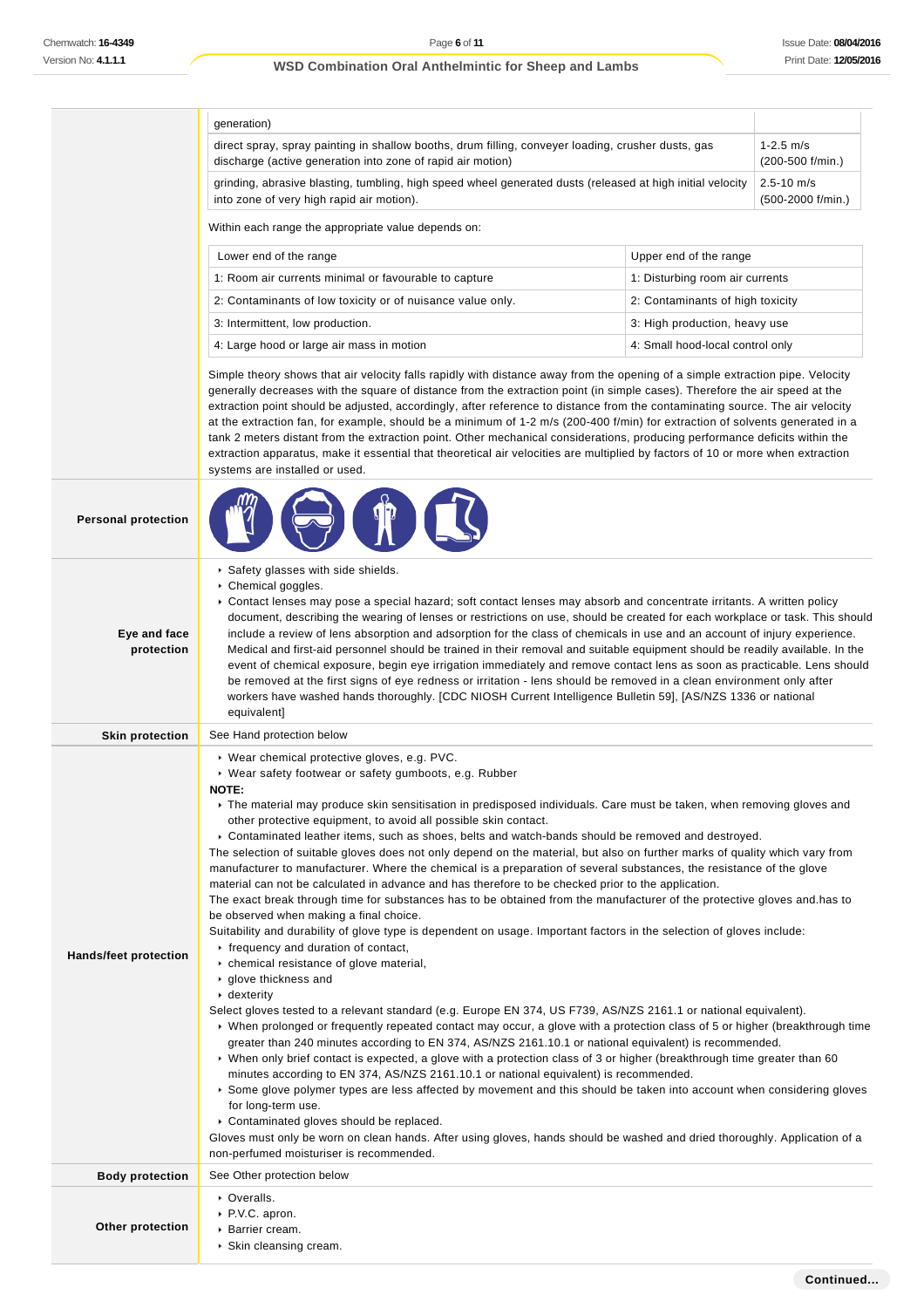Eye wash unit. **Thermal hazards** Not Available **Recommended material(s) GLOVE SELECTION INDEX** Glove selection is based on a modified presentation of the:

 **"Forsberg Clothing Performance Index".**

The effect(s) of the following substance(s) are taken into account in the **computer-generated** selection:

WSD Combination Oral Anthelmintic for Sheep and Lambs

| <b>Material</b> | <b>CPI</b>  |
|-----------------|-------------|
| <b>BUTYL</b>    | C           |
| NATURAL RUBBER  | C           |
| <b>NEOPRENE</b> | C           |
| <b>PVA</b>      | С           |
| <b>VITON</b>    | $\sim$<br>◡ |

\* CPI - Chemwatch Performance Index

A: Best Selection

B: Satisfactory; may degrade after 4 hours continuous immersion

C: Poor to Dangerous Choice for other than short term immersion

NOTE: As a series of factors will influence the actual performance of the glove, a final selection must be based on detailed observation. -

\* Where the glove is to be used on a short term, casual or infrequent basis, factors such as "feel" or convenience (e.g. disposability), may dictate a choice of gloves which might otherwise be unsuitable following long-term or frequent use. A qualified practitioner should be consulted.

### **SECTION 9 PHYSICAL AND CHEMICAL PROPERTIES**

#### **Information on basic physical and chemical properties**

| Appearance                                      | White suspension; mixes with water. |                                                                               |                |
|-------------------------------------------------|-------------------------------------|-------------------------------------------------------------------------------|----------------|
|                                                 |                                     |                                                                               |                |
| <b>Physical state</b>                           | Liquid                              | <b>Relative density</b><br>(Water = $1$ )                                     | approx 1.0     |
| Odour                                           | Not Available                       | <b>Partition coefficient</b><br>n-octanol / water                             | Not Available  |
| <b>Odour threshold</b>                          | Not Available                       | Auto-ignition<br>temperature (°C)                                             | Not Applicable |
| pH (as supplied)                                | $6 - 8$                             | Decomposition<br>temperature                                                  | Not Available  |
| Melting point /<br>freezing point (°C)          | Not Available                       | Viscosity (cSt)                                                               | Not Available  |
| Initial boiling point<br>and boiling range (°C) | >100                                | <b>Molecular weight</b><br>(g/mol)                                            | Not Applicable |
| Flash point (°C)                                | Not Applicable                      | <b>Taste</b>                                                                  | Not Available  |
| <b>Evaporation rate</b>                         | Not Available                       | <b>Explosive properties</b>                                                   | Not Available  |
| <b>Flammability</b>                             | Not Applicable                      | <b>Oxidising properties</b>                                                   | Not Available  |
| <b>Upper Explosive Limit</b><br>(%)             | Not Applicable                      | <b>Surface Tension</b><br>(dyn/cm or mN/m)                                    | Not Available  |
| <b>Lower Explosive Limit</b><br>(%)             | Not Applicable                      | <b>Volatile Component</b><br>$(% \mathcal{L}^{\prime }\mathcal{N}^{\prime })$ | Not Available  |
| Vapour pressure (kPa)                           | Not Available                       | Gas group                                                                     | Not Available  |
| Solubility in water<br>(g/L)                    | Miscible                            | pH as a solution (1%)                                                         | Not Available  |
| Vapour density (Air =<br>1)                     | Not Applicable                      | VOC g/L                                                                       | Not Available  |

#### **SECTION 10 STABILITY AND REACTIVITY**

**Reactivity** See section 7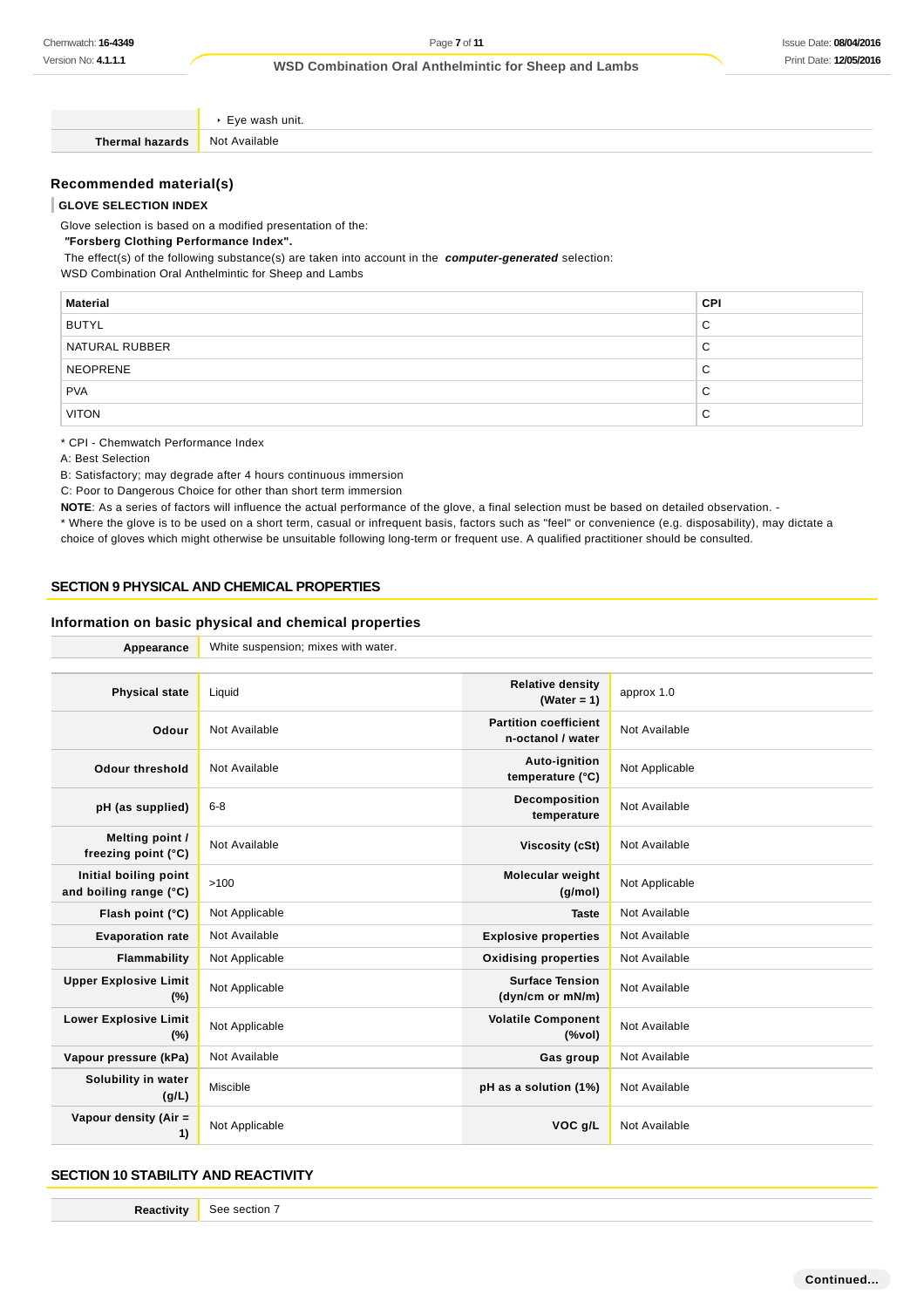| <b>Chemical stability</b>                     | • Unstable in the presence of incompatible materials.<br>▶ Product is considered stable.<br>Hazardous polymerisation will not occur. |
|-----------------------------------------------|--------------------------------------------------------------------------------------------------------------------------------------|
| Possibility of<br>hazardous reactions         | See section 7                                                                                                                        |
| <b>Conditions to avoid</b>                    | See section 7                                                                                                                        |
| Incompatible materials                        | See section 7                                                                                                                        |
| <b>Hazardous</b><br>decomposition<br>products | See section 5                                                                                                                        |

### **SECTION 11 TOXICOLOGICAL INFORMATION**

### **Information on toxicological effects**

**hydrochloride**

| <b>Inhaled</b>                                         | Inhalation of vapours or aerosols (mists, fumes), generated by the material during the course of normal handling, may be<br>damaging to the health of the individual.                                                                                                                                                                                                                                                                                                                                                                                                                                                                                                                                                                                                                                                                                                                                                                                                                                                                                                                                                                                                                                                                                                                                                                                                                                                                                                                                                                                                                                                                                                                                                                                                                                                                                                                                                                                                                                                                                                                                                                                                                                                                                                                                                                                                                                                                                                                                 |                                    |  |
|--------------------------------------------------------|-------------------------------------------------------------------------------------------------------------------------------------------------------------------------------------------------------------------------------------------------------------------------------------------------------------------------------------------------------------------------------------------------------------------------------------------------------------------------------------------------------------------------------------------------------------------------------------------------------------------------------------------------------------------------------------------------------------------------------------------------------------------------------------------------------------------------------------------------------------------------------------------------------------------------------------------------------------------------------------------------------------------------------------------------------------------------------------------------------------------------------------------------------------------------------------------------------------------------------------------------------------------------------------------------------------------------------------------------------------------------------------------------------------------------------------------------------------------------------------------------------------------------------------------------------------------------------------------------------------------------------------------------------------------------------------------------------------------------------------------------------------------------------------------------------------------------------------------------------------------------------------------------------------------------------------------------------------------------------------------------------------------------------------------------------------------------------------------------------------------------------------------------------------------------------------------------------------------------------------------------------------------------------------------------------------------------------------------------------------------------------------------------------------------------------------------------------------------------------------------------------|------------------------------------|--|
| Ingestion                                              | Accidental ingestion of the material may be harmful; animal experiments indicate that ingestion of less than 150 gram may<br>be fatal or may produce serious damage to the health of the individual.                                                                                                                                                                                                                                                                                                                                                                                                                                                                                                                                                                                                                                                                                                                                                                                                                                                                                                                                                                                                                                                                                                                                                                                                                                                                                                                                                                                                                                                                                                                                                                                                                                                                                                                                                                                                                                                                                                                                                                                                                                                                                                                                                                                                                                                                                                  |                                    |  |
| <b>Skin Contact</b>                                    | Skin contact with the material may be harmful; systemic effects may result following absorption.<br>Limited evidence exists, or practical experience predicts, that the material either produces inflammation of the skin in a<br>substantial number of individuals following direct contact, and/or produces significant inflammation when applied to the<br>healthy intact skin of animals, for up to four hours, such inflammation being present twenty-four hours or more after the end<br>of the exposure period. Skin irritation may also be present after prolonged or repeated exposure; this may result in a form of<br>contact dermatitis (nonallergic). The dermatitis is often characterised by skin redness (erythema) and swelling (oedema)<br>which may progress to blistering (vesiculation), scaling and thickening of the epidermis. At the microscopic level there may<br>be intercellular oedema of the spongy layer of the skin (spongiosis) and intracellular oedema of the epidermis.<br>Open cuts, abraded or irritated skin should not be exposed to this material<br>Entry into the blood-stream through, for example, cuts, abrasions, puncture wounds or lesions, may produce systemic injury<br>with harmful effects. Examine the skin prior to the use of the material and ensure that any external damage is suitably<br>protected.                                                                                                                                                                                                                                                                                                                                                                                                                                                                                                                                                                                                                                                                                                                                                                                                                                                                                                                                                                                                                                                                                                                                    |                                    |  |
| Eye                                                    | Limited evidence exists, or practical experience suggests, that the material may cause eye irritation in a substantial number<br>of individuals and/or is expected to produce significant ocular lesions which are present twenty-four hours or more after<br>instillation into the eye(s) of experimental animals. Repeated or prolonged eye contact may cause inflammation<br>characterised by temporary redness (similar to windburn) of the conjunctiva (conjunctivitis); temporary impairment of vision<br>and/or other transient eye damage/ulceration may occur.                                                                                                                                                                                                                                                                                                                                                                                                                                                                                                                                                                                                                                                                                                                                                                                                                                                                                                                                                                                                                                                                                                                                                                                                                                                                                                                                                                                                                                                                                                                                                                                                                                                                                                                                                                                                                                                                                                                               |                                    |  |
| Chronic                                                | There exists limited evidence that shows that skin contact with the material is capable either of inducing a sensitisation<br>reaction in a significant number of individuals, and/or of producing positive response in experimental animals.<br>Exposure to the material may cause concerns for humans owing to possible developmental toxic effects, on the basis that<br>similar materials tested in appropriate animal studies provide some suspicion of developmental toxicity in the absence of<br>signs of marked maternal toxicity, or at around the same dose levels as other toxic effects but which are not a secondary<br>non-specific consequence of other toxic effects.<br>On the basis, primarily, of animal experiments, concern has been expressed that the material may produce carcinogenic or<br>mutagenic effects; in respect of the available information, however, there presently exists inadequate data for making a<br>satisfactory assessment.<br>A number of benzimidazoles have been shown to also inhibit mammalian tubulin polymerisation and to be aneugenic in<br>vivo. Aneugens affect cell division and the mitotic spindle apparatus resulting in loss or gain of whole chromosomes, thereby<br>inducing an "aneuploidy". Mitotic aneuploidy is a characteristic of many types of tumorigenesis (in cancer). Several<br>benzimidazoles have been shown to be genotoxic. Genotoxicity may arise as aneugens may also be clastogens, or may<br>produce clastogenic metabolites. Clastogens increase the rate of genetic mutation by interfering with the function of nucleic<br>acids. A clastogen is a specific mutagen that causes breaks in chromosomes.<br>Benzimidazole carbamate anthelmintics, when administered in therapeutic doses, have produced allergic reaction (which may<br>be associated with destruction of parasites), raised liver enzyme values, and may be associated with leukopenia and alopecia.<br>Extremely large oral doses may produce intestinal cramps, anorexia, lethargy, pulmonary haemorrhage, oedema, hepatic<br>and epicardial haemorrhage, and nausea, vomiting and diarrhoea. Other symptoms include dizziness, giddiness, tinnitus,<br>insomnia, anxiety, confusion, convulsions, hallucinations and headache. Overdose may produce gastrointestinal symptoms,<br>visual disturbance and psychic alterations. Absorption is generally limited.<br>Animal studies suggest that this family of drugs may also be teratogenic |                                    |  |
| <b>WSD Combination</b><br><b>Oral Anthelmintic for</b> | <b>TOXICITY</b><br>Not Available                                                                                                                                                                                                                                                                                                                                                                                                                                                                                                                                                                                                                                                                                                                                                                                                                                                                                                                                                                                                                                                                                                                                                                                                                                                                                                                                                                                                                                                                                                                                                                                                                                                                                                                                                                                                                                                                                                                                                                                                                                                                                                                                                                                                                                                                                                                                                                                                                                                                      | <b>IRRITATION</b><br>Not Available |  |
| <b>Sheep and Lambs</b><br>levamisole                   | <b>TOXICITY</b>                                                                                                                                                                                                                                                                                                                                                                                                                                                                                                                                                                                                                                                                                                                                                                                                                                                                                                                                                                                                                                                                                                                                                                                                                                                                                                                                                                                                                                                                                                                                                                                                                                                                                                                                                                                                                                                                                                                                                                                                                                                                                                                                                                                                                                                                                                                                                                                                                                                                                       | <b>IRRITATION</b>                  |  |

Oral (rat) LD50: 180 mg/kgd<sup>[2]</sup> Nil reported

**Continued...**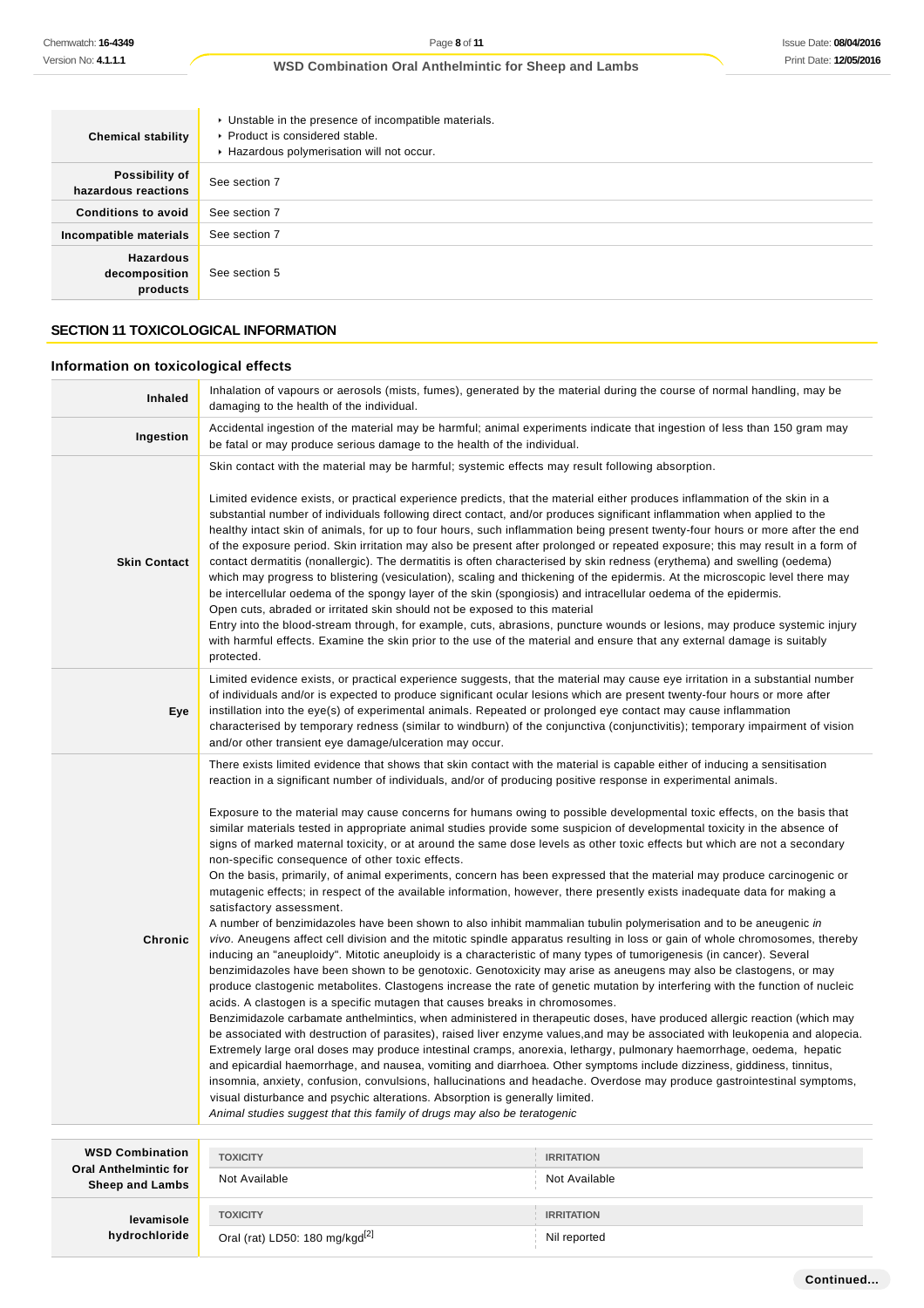| fenbendazole | <b>TOXICITY</b><br>Oral (rat) LD50: >10000 mg/kgd <sup>[2]</sup>                                                                                                                                                                | <b>IRRITATION</b><br>Nil reported  |
|--------------|---------------------------------------------------------------------------------------------------------------------------------------------------------------------------------------------------------------------------------|------------------------------------|
| water        | <b>TOXICITY</b><br>Oral (rat) LD50: >90000 mg/kg <sup>[2]</sup>                                                                                                                                                                 | <b>IRRITATION</b><br>Not Available |
| Legend:      | 1. Value obtained from Europe ECHA Registered Substances - Acute toxicity 2.* Value obtained from manufacturer's SDS.<br>Unless otherwise specified data extracted from RTECS - Register of Toxic Effect of chemical Substances |                                    |

| <b>LEVAMISOLE</b><br><b>HYDROCHLORIDE</b>   | for tetramisole hydrochloride Intravenous (rabbit) LD50: 15-20 mg/kg Flaccid paralysis, convulsions, dermatitis after<br>systemic exposure recorded. Non-mutagenic in mammals.                     |                                           |         |
|---------------------------------------------|----------------------------------------------------------------------------------------------------------------------------------------------------------------------------------------------------|-------------------------------------------|---------|
| <b>FENBENDAZOLE</b>                         | NOTE: Substance has been shown to be mutagenic in at least one assay, or belongs to a family of chemicals producing<br>damage or change to cellular DNA.<br>Changes in serum composition recorded. |                                           |         |
| <b>WATER</b>                                | No significant acute toxicological data identified in literature search.                                                                                                                           |                                           |         |
| <b>Acute Toxicity</b>                       | ✔                                                                                                                                                                                                  | Carcinogenicity                           | ✔       |
| <b>Skin</b><br><b>Irritation/Corrosion</b>  | ⊚                                                                                                                                                                                                  | Reproductivity                            | ◎       |
| <b>Serious Eye</b><br>Damage/Irritation     | 0                                                                                                                                                                                                  | STOT - Single<br><b>Exposure</b>          | $\circ$ |
| <b>Respiratory or Skin</b><br>sensitisation | $\circledcirc$                                                                                                                                                                                     | <b>STOT - Repeated</b><br><b>Exposure</b> | $\circ$ |
| <b>Mutagenicity</b>                         | ∾                                                                                                                                                                                                  | <b>Aspiration Hazard</b>                  | $\circ$ |

 $\bigcirc$  – Data Not Available to make classification

### **SECTION 12 ECOLOGICAL INFORMATION**

### **Toxicity**

| Ingredient                  | Endpoint                                                                                                                                                                                                                                                                                                                                                                                    | Test Duration (hr) | <b>Species</b>                | Value        | Source |
|-----------------------------|---------------------------------------------------------------------------------------------------------------------------------------------------------------------------------------------------------------------------------------------------------------------------------------------------------------------------------------------------------------------------------------------|--------------------|-------------------------------|--------------|--------|
| levamisole<br>hydrochloride | EC <sub>50</sub>                                                                                                                                                                                                                                                                                                                                                                            | 384                | Crustacea                     | 1.967mg/L    | 3      |
| levamisole<br>hydrochloride | EC <sub>50</sub>                                                                                                                                                                                                                                                                                                                                                                            | 96                 | Algae or other aquatic plants | 17.231mg/L   | 3      |
| levamisole<br>hydrochloride | <b>LC50</b>                                                                                                                                                                                                                                                                                                                                                                                 | 96                 | Fish                          | 8.038mg/L    | 3      |
| water                       | EC50                                                                                                                                                                                                                                                                                                                                                                                        | 384                | Crustacea                     | 199.179mg/L  | 3      |
| water                       | EC50                                                                                                                                                                                                                                                                                                                                                                                        | 96                 | Algae or other aguatic plants | 8768.874mg/L | 3      |
| water                       | <b>LC50</b>                                                                                                                                                                                                                                                                                                                                                                                 | 96                 | Fish                          | 897.520mg/L  | 3      |
| Legend:                     | Extracted from 1. IUCLID Toxicity Data 2. Europe ECHA Registered Substances - Ecotoxicological Information - Aquatic Toxicity<br>3. EPIWIN Suite V3.12 - Aquatic Toxicity Data (Estimated) 4. US EPA, Ecotox database - Aquatic Toxicity Data 5. ECETOC<br>Aquatic Hazard Assessment Data 6. NITE (Japan) - Bioconcentration Data 7. METI (Japan) - Bioconcentration Data 8. Vendor<br>Data |                    |                               |              |        |

### **DO NOT** discharge into sewer or waterways.

### **Persistence and degradability**

| Ingredient                  | Persistence: Water/Soil | Persistence: Air |
|-----------------------------|-------------------------|------------------|
| levamisole<br>hydrochloride | <b>HIGH</b>             | <b>HIGH</b>      |
| water                       | LOW                     | LOW              |

## **Bioaccumulative potential**

| Ingredient                  | <b>Bioaccumulation</b> |
|-----------------------------|------------------------|
| levamisole<br>hydrochloride | LOW (LogKOW = $1.84$ ) |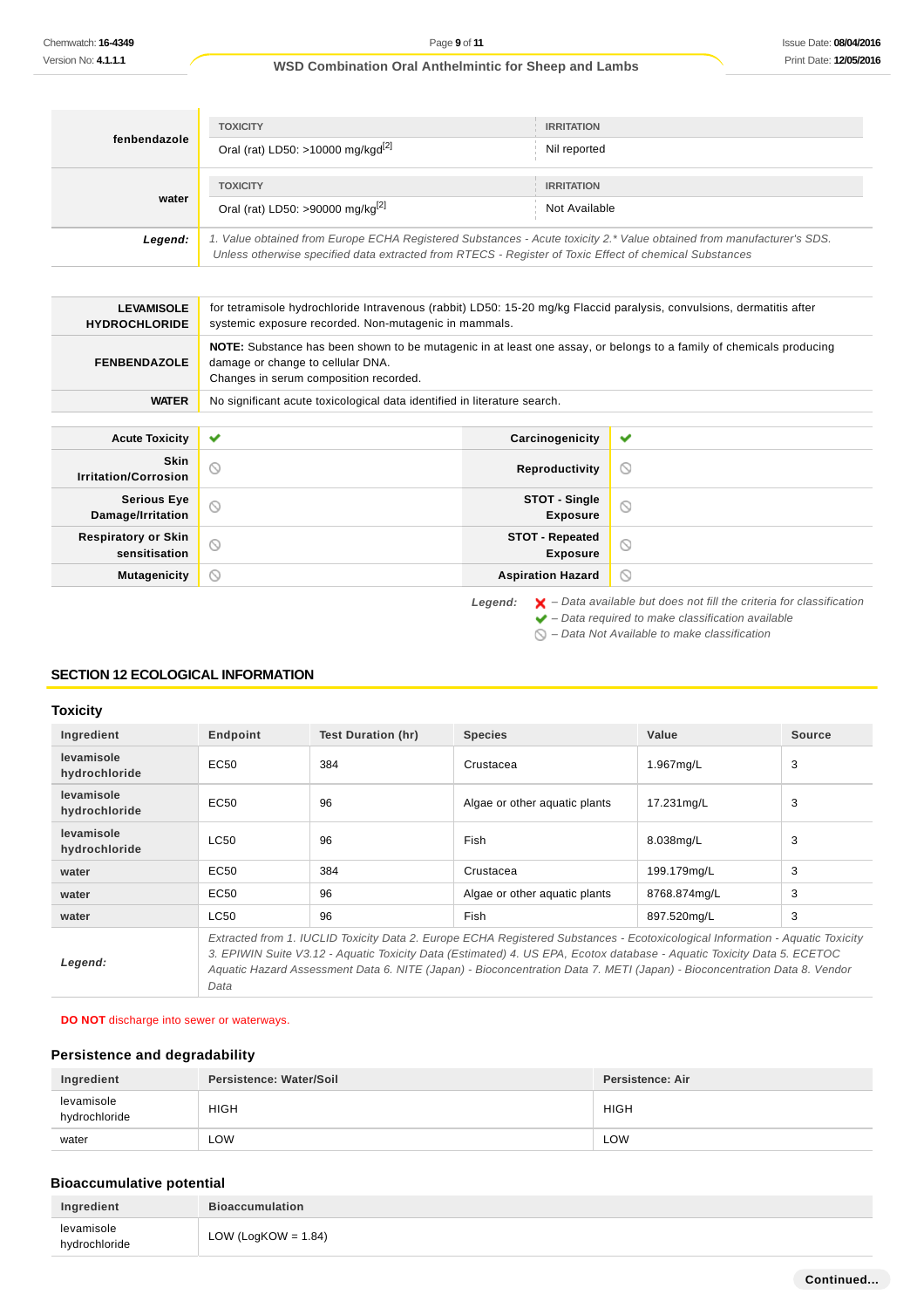water  $LOW (LogKOW = -1.38)$ 

## **Mobility in soil**

| Ingredient                  | <b>Mobility</b>     |
|-----------------------------|---------------------|
| levamisole<br>hydrochloride | LOW (KOC = $8652$ ) |
| water                       | LOW (KOC = $14.3$ ) |

### **SECTION 13 DISPOSAL CONSIDERATIONS**

### **Waste treatment methods**

|                            | ► Containers may still present a chemical hazard/ danger when empty.                                                              |  |
|----------------------------|-----------------------------------------------------------------------------------------------------------------------------------|--|
|                            | ▶ Return to supplier for reuse/ recycling if possible.                                                                            |  |
|                            | Otherwise:                                                                                                                        |  |
|                            | If container can not be cleaned sufficiently well to ensure that residuals do not remain or if the container cannot be used to    |  |
|                            | store the same product, then puncture containers, to prevent re-use, and bury at an authorised landfill.                          |  |
|                            | ► Where possible retain label warnings and SDS and observe all notices pertaining to the product.                                 |  |
|                            | DO NOT allow wash water from cleaning or process equipment to enter drains.                                                       |  |
| <b>Product / Packaging</b> | If the may be necessary to collect all wash water for treatment before disposal.                                                  |  |
| disposal                   | In all cases disposal to sewer may be subject to local laws and regulations and these should be considered first.                 |  |
|                            | • Where in doubt contact the responsible authority.                                                                               |  |
|                            | Recycle wherever possible.                                                                                                        |  |
|                            | ► Consult manufacturer for recycling options or consult local or regional waste management authority for disposal if no           |  |
|                            | suitable treatment or disposal facility can be identified.                                                                        |  |
|                            | ▶ Dispose of by: burial in a land-fill specifically licenced to accept chemical and / or pharmaceutical wastes or incineration in |  |
|                            | a licenced apparatus (after admixture with suitable combustible material).                                                        |  |
|                            | ▶ Decontaminate empty containers. Observe all label safequards until containers are cleaned and destroyed.                        |  |

### **SECTION 14 TRANSPORT INFORMATION**

### **Labels Required**

| <b>Marine Poll</b> | <b>NO</b>  |
|--------------------|------------|
| HA <sup>'</sup>    | N∩t        |
| <b>JEM</b>         | Annlicable |

### **Land transport (ADG): NOT REGULATED FOR TRANSPORT OF DANGEROUS GOODS**

## **Air transport (ICAO-IATA / DGR): NOT REGULATED FOR TRANSPORT OF DANGEROUS GOODS**

### **Sea transport (IMDG-Code / GGVSee): NOT REGULATED FOR TRANSPORT OF DANGEROUS GOODS**

### **Transport in bulk according to Annex II of MARPOL and the IBC code**

Not Applicable

## **SECTION 15 REGULATORY INFORMATION**

## **Safety, health and environmental regulations / legislation specific for the substance or mixture**

## **LEVAMISOLE HYDROCHLORIDE(16595-80-5) IS FOUND ON THE FOLLOWING REGULATORY LISTS**

Australia Hazardous Substances Information System - Consolidated Lists Australia Inventory of Chemical Substances (AICS)

## **FENBENDAZOLE(43210-67-9) IS FOUND ON THE FOLLOWING REGULATORY LISTS**

Australia Inventory of Chemical Substances (AICS)

## **WATER(7732-18-5) IS FOUND ON THE FOLLOWING REGULATORY LISTS**

Australia Inventory of Chemical Substances (AICS)

| <b>National Inventory</b> | <b>Status</b>                                     |
|---------------------------|---------------------------------------------------|
| Australia - AICS          |                                                   |
| Canada - DSL              |                                                   |
| Canada - NDSL             | N (fenbendazole; water; levamisole hydrochloride) |
| China - IECSC             | N (fenbendazole)                                  |